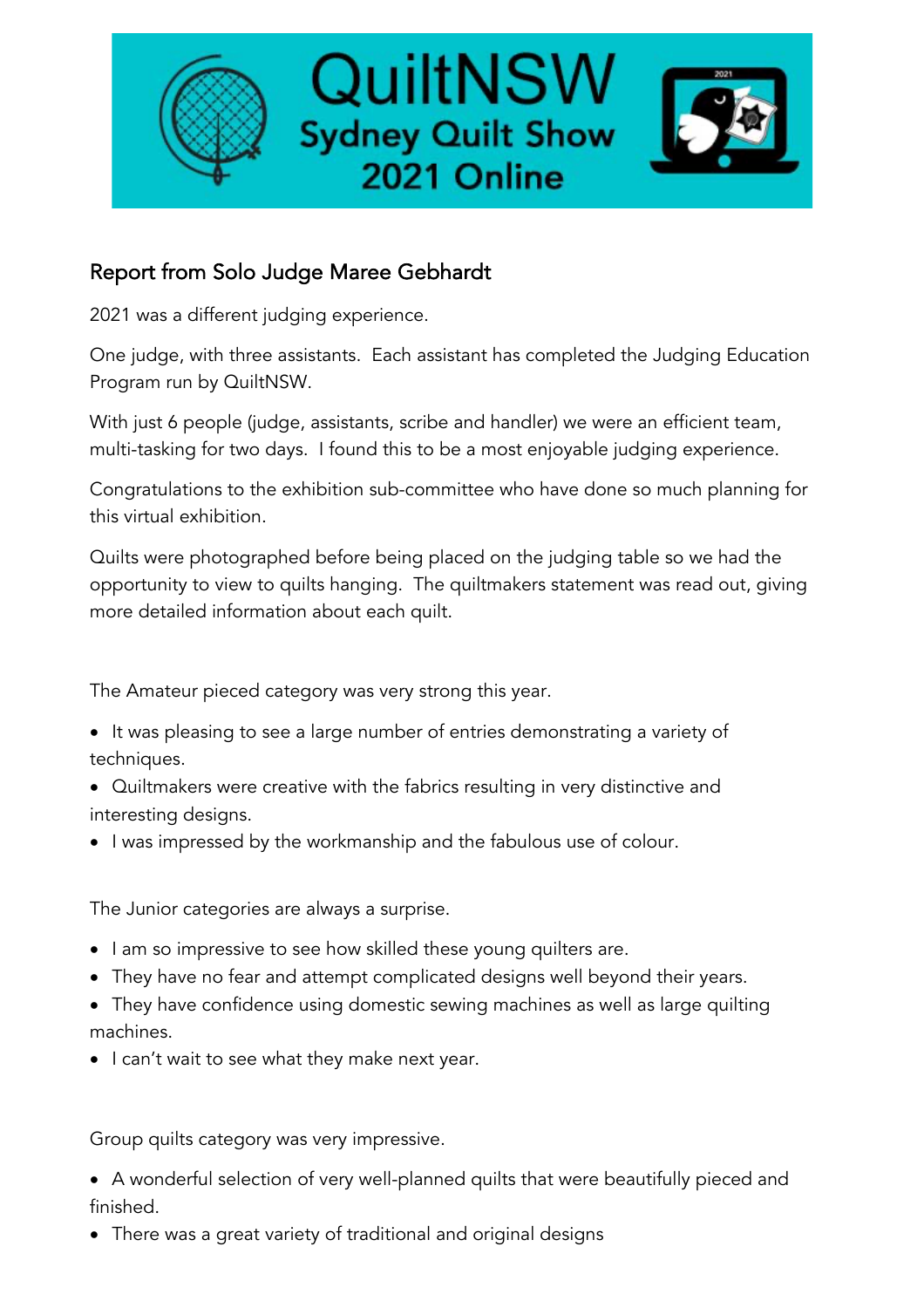• some were friendship blocks, while others were quilts made by group members experimenting with new techniques.

• This was a very interesting category to judge and congratulations to all group members who participated.

Domestic machine quilting both amateur and profession

• Guild members showed an outstanding ability to manipulate designs and control their machines, congratulations to all of these quilters.

## What happens on judging day?

Judging is a process of elimination where the judges consider many things -

- the visual impact
- the design
- colours
- degree of difficulty
- construction of quilt top
- quilting and finishing techniques

Quilts are progressively removed from the judging table leaving quilts that are visually appealing, showing a high degree of techniques, different styles and designs.

Judges have many categories to consider and access each quilt in relation to the category.

For example,

- Modern quilt category further consideration is given to the use of colour, minimal design elements and negative space
- art quilts consideration is given to original designs and the different techniques used to create an interesting and visually appealing quilts.

There are so many things a judge must consider – these are a few other areas a judge considers -

Does the quilt show good construction techniques?

Are tramlines, borders and design features even and straight or are they detracting from the design?

Does a piece of fabric look like a commercial print? Or is it perfectly cut fabric creating secondary patterns?

Are points accurate or are they chopped off?

Are curves smooth and or are they bumpy and become a distraction to the design